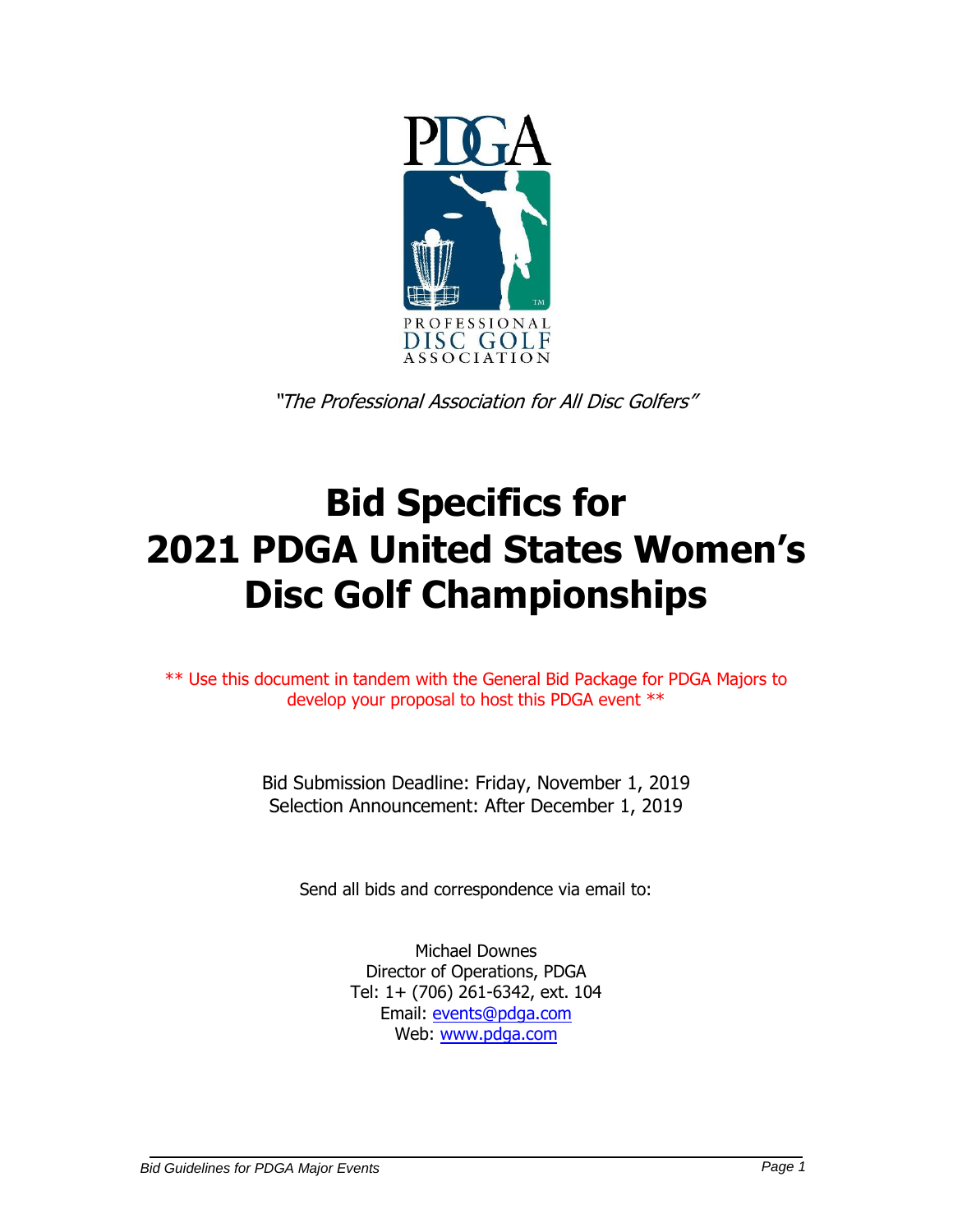## **Snapshot: USWDGC**

This 3-day national competition is limited to amateur and professional female disc golfers who compete for prizes and national championship titles in multiple age-based divisions.

Expected Number of Players Matrix

| Number of<br>Courses to be<br>Used $*$ | Total<br>Approximate<br>Field Size $+$ |
|----------------------------------------|----------------------------------------|
| 2 Courses                              | 144                                    |
| 3 Courses                              | 216                                    |

\* Courses to be vetted by PDGA and assigned to appropriate divisions. 72 players per course.

+ Field size is an approximation ONLY. Actual field size will be determined by the total number of registered players, not to exceed 216 unless otherwise approved by PDGA.

Time of Year: Mid–September (Negotiable)

Length of Event: 4 days (Doubles, Check-in and Player Meeting Thursday, 4 rounds competition Friday- Sunday)

Number of Competitors: 100 +/- Average length of Stay: 3 nights Estimated Room Nights Realized: 25 +/- (Event capacity  $[(# players)/2] \times 0.15 =$  Daily room block (Daily room block  $x$  3 days = Total room nights)

In addition to room nights, please consider the time spent and economic spending within the community of all players, staff, media, spectators and volunteers. Also, please consider the level of exposure your community will receive through the various media initiatives associated with the event, such as print, video and social media marketing.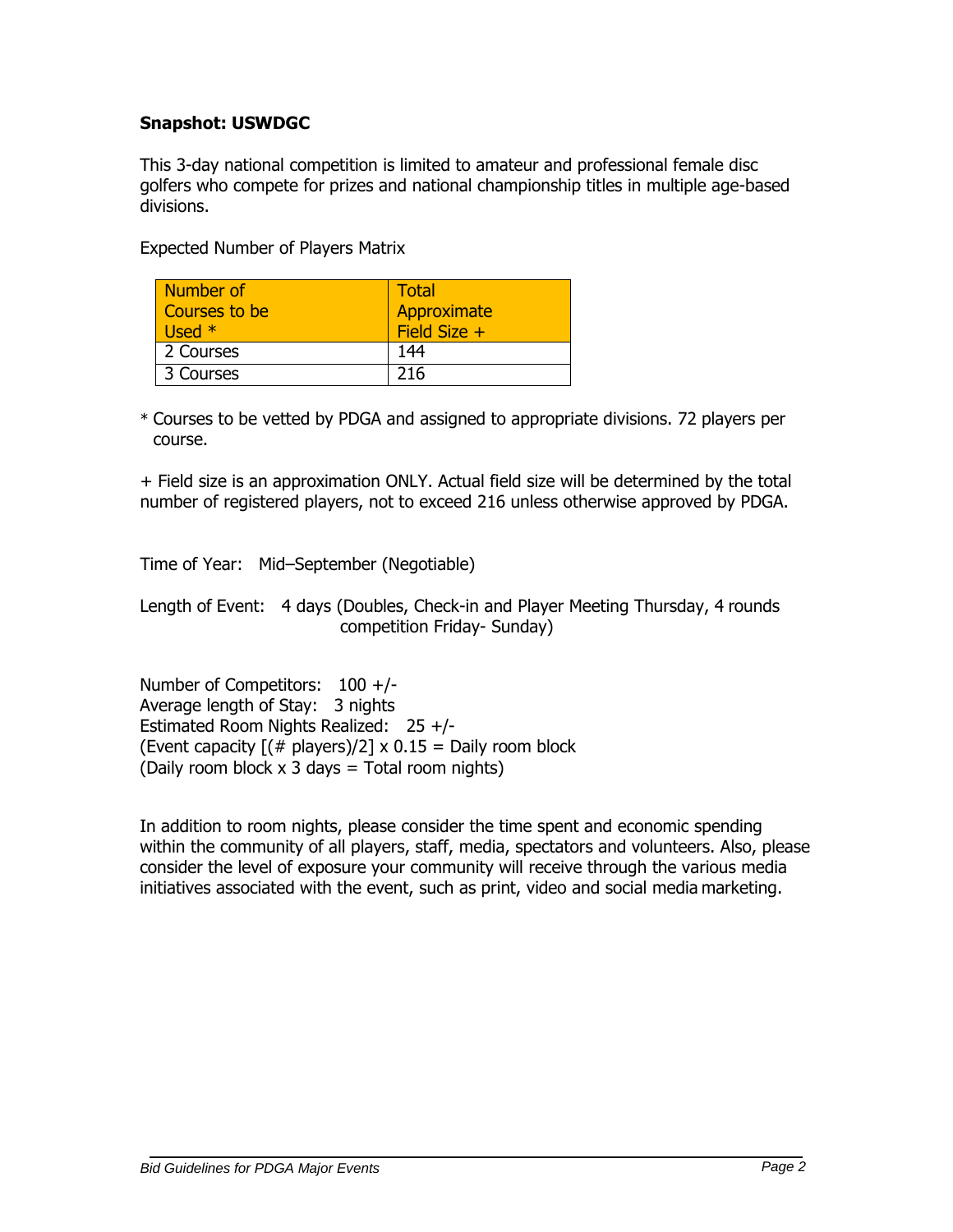## **Expected Schedule of Events**

## **Doubles**

Schedule: Held on Thursday before the event.

• Divisional Doubles – single course for both rounds

# **Player Check-In**

Schedule: Held on Thursday from 10am-4pm (flexible, based on registration and time of Opening Ceremonies)

# **Mandatory Player Meeting**

Schedule: Held on Thursday evening at approximately 8pm (generally runs 1 hour)

HOST to arrange venue; PDGA will assist with agenda, content and program, as necessary.

# **Fly-Mart, Player Party, and other Social Events**

Schedule: Should the opportunity present itself given sponsor agreements, a Fly-Mart can be arranged to be held during the week. It is recommended that this be held in conjunction with the final round, where all players, volunteers and spectators are likely to attend.

A Player Party and other evening social events should be scheduled throughout the weekend. HOST arranges all venues, vendors, etc. Note: Age-appropriate arrangements should be made for underage participants.

#### **Singles Competition**

Schedule:

- Singles rounds are held Friday through Sunday (typically 1-Fri, 2-Sat, 1-Sun)
- Awards Ceremony will immediately follow the final round

PDGA provides a representative on-site to serve as Lead Marshal for competition rulings, and for event and media assistance.

Note: The HOST is required to have all courses prepped, marked, and in tournament configuration with water and restrooms provided at least by the Tuesday morning prior to USWDGC for players to be able to practice (3 days prior to singles competition), as per PDGA Tour Standards.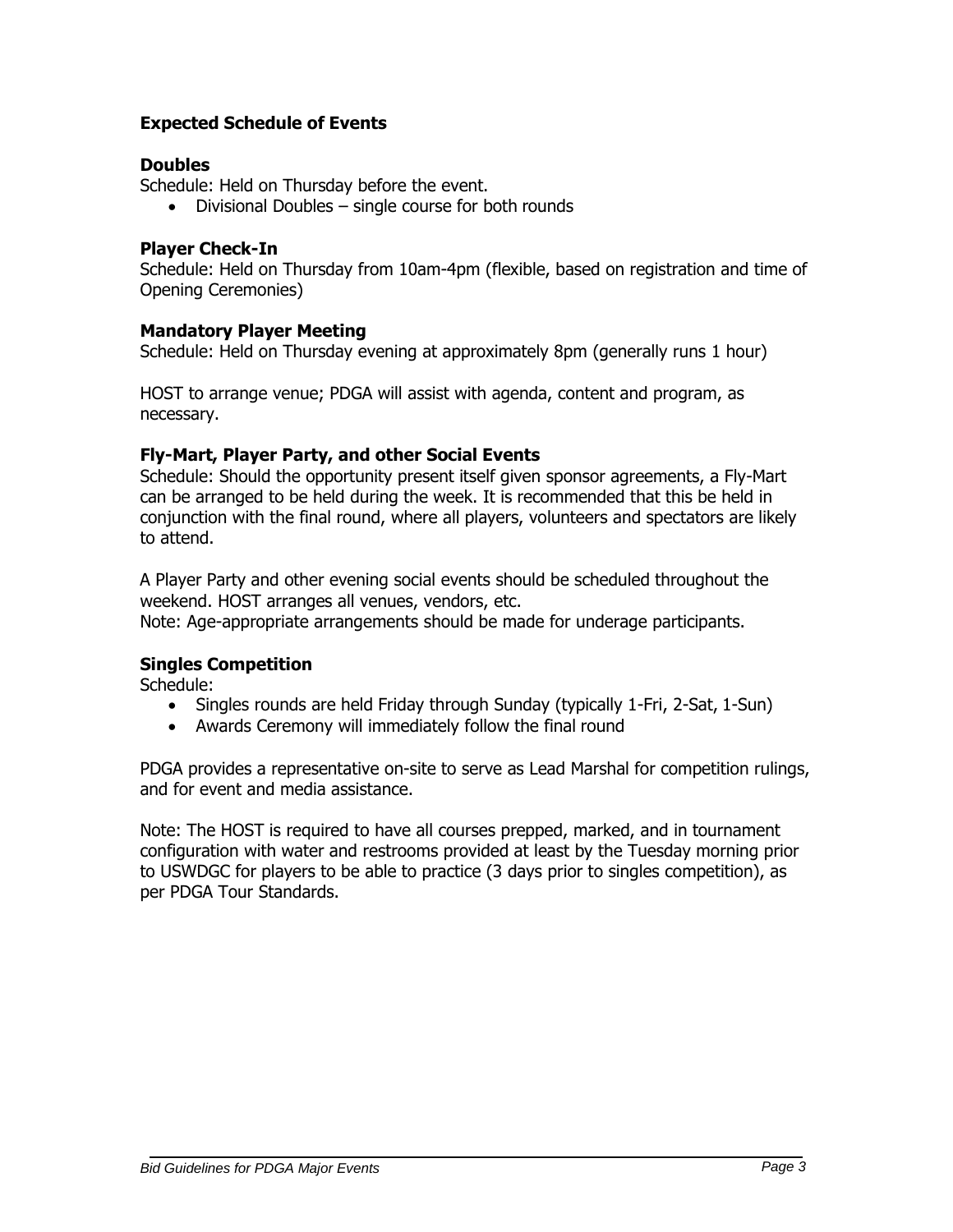# **United States Women's Disc Golf Championships: History**

| <b>United States Women's Disc Golf Championships</b> |                    |              |              |  |  |  |  |
|------------------------------------------------------|--------------------|--------------|--------------|--|--|--|--|
| Year                                                 | <b>City</b>        | <b>State</b> | # of Players |  |  |  |  |
| 2003                                                 | Peoria             | IL           | 45           |  |  |  |  |
| 2004                                                 | Peoria             | IL           | 51           |  |  |  |  |
| 2005                                                 | Peoria             | IL           | 76           |  |  |  |  |
| 2006                                                 | Peoria             | IL           | 78           |  |  |  |  |
| 2007                                                 | Peoria             | IL           | 61           |  |  |  |  |
| 2008                                                 | Huntsville         | AL           | 68           |  |  |  |  |
| 2009                                                 | <b>Quad Cities</b> | ΙA           | 48           |  |  |  |  |
| 2010                                                 | Jacksonville       | <b>NC</b>    | 61           |  |  |  |  |
| 2011                                                 | Round Rock         | <b>TX</b>    | 86           |  |  |  |  |
| 2012                                                 | Huntsville         | AL           | 72           |  |  |  |  |
| 2013                                                 | Portland           | OR           | 105          |  |  |  |  |
| 2014                                                 | Appling            | GA           | 98           |  |  |  |  |
| 2015                                                 | Delaware           | OН           | 72           |  |  |  |  |
| 2016                                                 | Sabattus           | ME           | 90           |  |  |  |  |
| 2017                                                 | Johnson City       | <b>TN</b>    | 156          |  |  |  |  |
| 2018                                                 | Lansing            | MI           | 159          |  |  |  |  |

The PDGA has conducted its USWDGC in nearly every region of the United States including most recently:

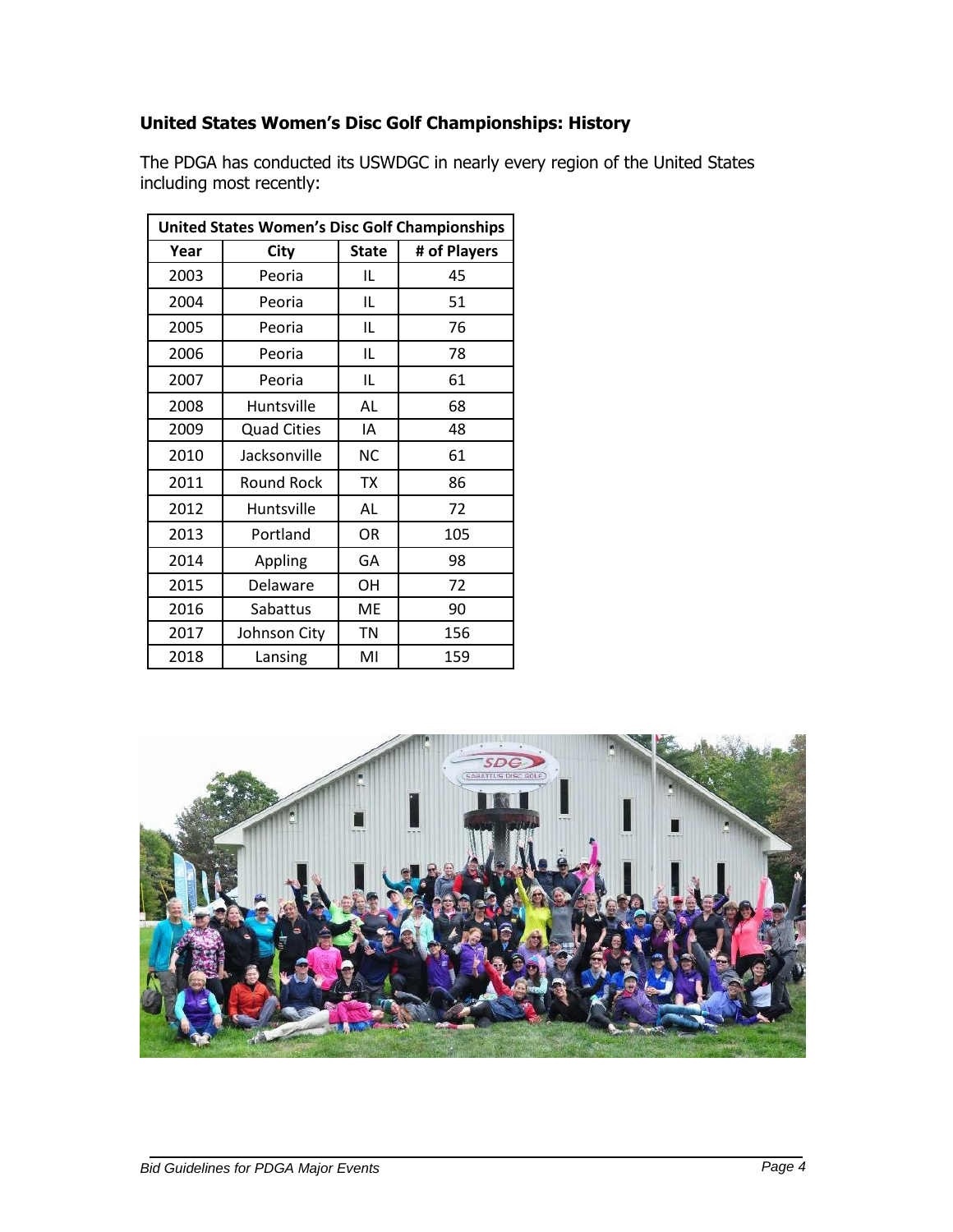# **Sample Base Schedule**

|                                 | Wednesday                | Thursday                        | Friday                   | Saturday            |           | Sunday            |
|---------------------------------|--------------------------|---------------------------------|--------------------------|---------------------|-----------|-------------------|
|                                 |                          |                                 | 9:00 AM                  | $9:00$ AM           | $2:00$ PM | $9:00$ AM         |
| <b>A Pool</b><br>72             | Player                   | Player                          | Course 1                 | Course 2            | Course 3  | Course 1          |
| <b>B</b> Pool<br>72             | check-in                 | check-in                        | Course 2                 | Course 3            | Course 1  | Course 2          |
| <b>C</b> Pool<br>72             | Practice                 | <b>Doubles</b>                  | Course 3                 | Course 1            | Course 2  | Course 3          |
| <b>Evening</b><br><b>Events</b> | Open night<br>to explore | <b>Player</b><br><b>Meeting</b> | Open night<br>to explore | <b>Player Party</b> |           | Flymart<br>Awards |

# **PDGA US Women's Championships Base Schedule**

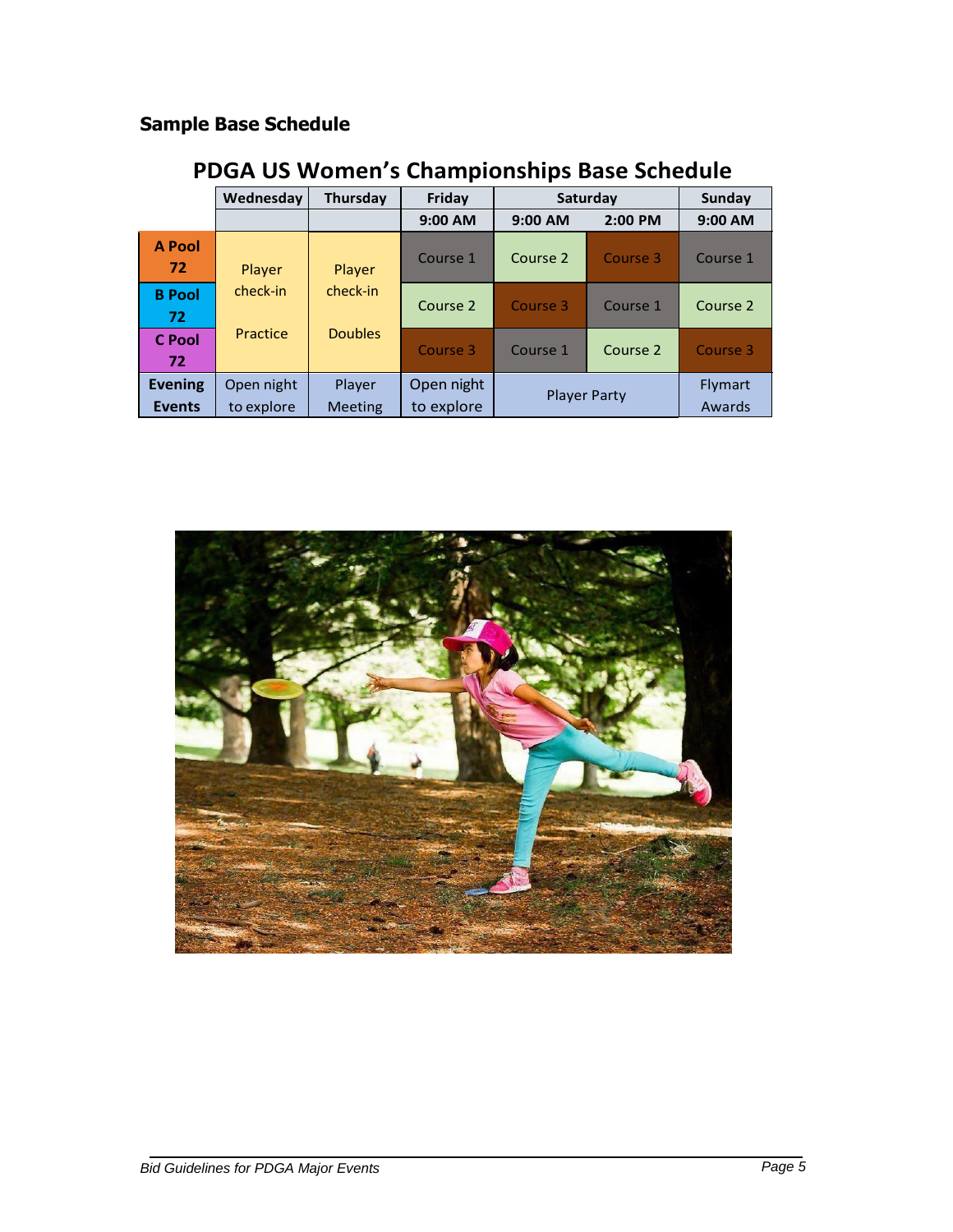## **Explanation of True Amateur Event**

#### Thetruespiritoforganizedamateurathletics is**competing in asport purely for the love of that sport and the act of competition itself.**

"True Amateur" is the designation used by the Professional Disc Golf Association in reference to those amateur events, or the amateur portion of an event, which promote that true spirit of amateur athletics by presenting only trophies to the top finishers of the tournament rather than a payout in merchandise. Instead, all players in the event receive equal value through their tournament experience due to the tournament amenities that are provided.

"Tournament Amenities" – these should enhance each player's tournament experience at a True Amateur event. Those amenities may include, but are not limited to, social gatherings such as a party or an outing, meals provided during competition breaks, snacks and beverages provided during competition, the provision of "comfort stations" out on the course (beyond the park's usually limited facilities), or other infrastructure amenities such as paid parking permits in those locations with parking fees. **For PDGA Major events, at least 125% of entry fees is required to be distributed through tournament amenities.**

"Player Pack" - a package of commemorative items such as discs or clothing should be provided to each player – but it should provide only a portion of the tournament value.

The goal of a PDGA True Amateur Event is to provide a great holistic tournament experience to each player as they enjoy the spirit of amateur competition in the sport they love.

Also, currently, where tournaments tend to fill quickly using pre-registration, True Amateur events are also easier on TDs as they can plan for expenditures on trophies, items for player packs, and tournament amenities with an eye on providing the same value to all registered players.

\*\* For more information about True Amateur, contact the PDGA office.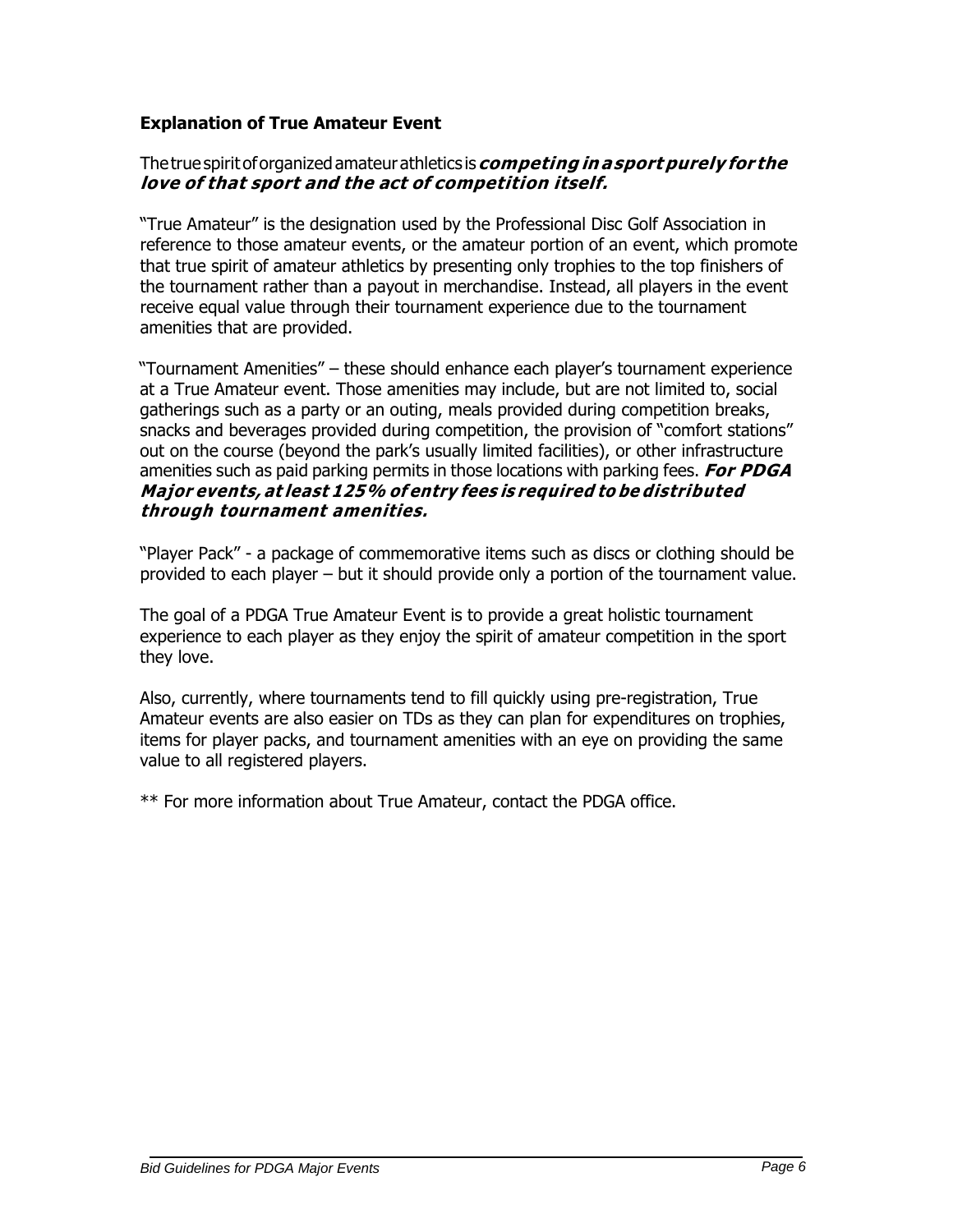# **PDGA/HOST RESPONSIBILITIES**

# **PDGA RESPONSIBILITIES (Include but not limited to)**

## **Finance**

- Manage registration related finances and coordinate with HOST for disbursement of funds as needed by host.
- Manage and administer payout to Pro divisions in coordination with Host.
- Provide HOST with financial reference reports from previous similar PDGA events.
- Coordinate with HOST on event budget.
- Provide HOST with registration finance summaries, and funds as needed, upon request.
- Provide HOST with a pre-event financial stipend of three thousand US Dollars (US\$3,000.00) upon receipt of the signed Agreement and after January 1, 2021. This is to be used as "seed money" for the event and shall be used only to offset event expenses.
- Provide all appropriate tax information related to the Event to participants (completed 1099 forms for all winners of cash prizes equal to or greater than US\$600) and to Federal, State, and Local governmental agencies as required by law.
- Assist HOST with event hotel negotiations.

# **Registration**

- Determine player eligibility, and qualification if necessary.
- Manage the registration of qualified players, utilizing Disc Golf Scene as registration service.

# **Competition**

- Provide the approved rules governing the competition and approve the final event specific ground rules as proposed and in coordination with the HOST.
- Approve and publish the final competition schedule prior to the start of the Event.
- Inspect and approve the playing courses as proposed by the HOST.
- Provide a competition schedule guideline and approve the final competitive schedule as requested by the HOST.
- Provide a guideline to the HOST for award distribution in accordance with PDGA Tour standards and produce the final payout tables and trophies in conjunction with the HOST (Amateur players will compete in "True Amateur" fashion).

# **Sponsorship/ Media**

- Pay for and approve FULL PAGE event advertisement for "DiscGolfer" magazine, or an alternative PDGA marketing platform.
- Assist HOST with national and international sponsorship development and management.
- Be added as a co-signer for local agreements as may be required.
- Assist with national and international publicity through local, national and international media before, during and after the tournament, including regular press releases with the assistance of the HOST.
- Placement of the Event information on the PDGA web site to a dedicated USWDGC page.
- Provide the insurance coverage in compliance with the PDGA Event policy. Details of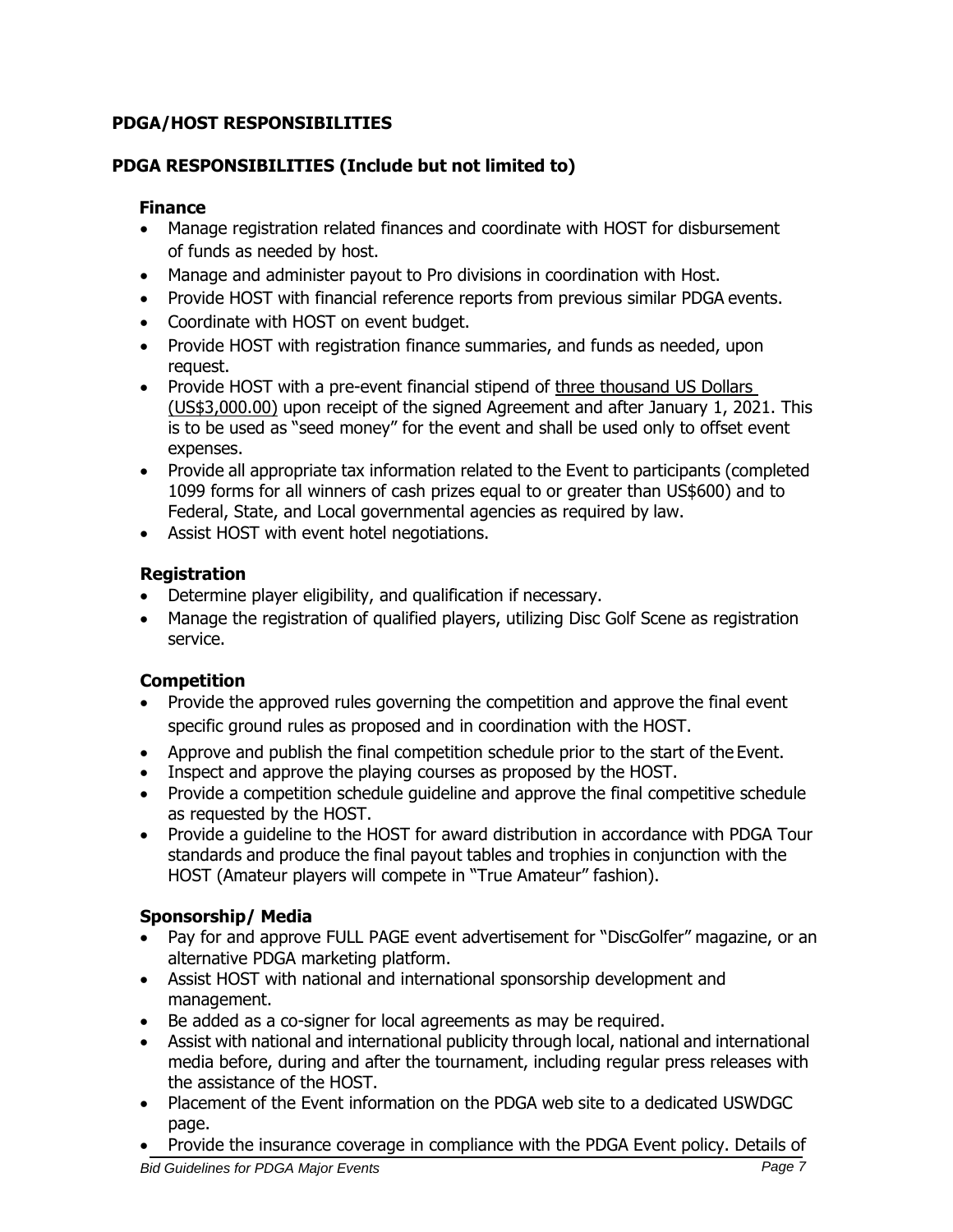the current policy are available from PDGA Office.

#### **Staffing**

- Assist the HOST in event staffing through the referral of PDGA TD's and officials from other regions.
- Provide 2 PDGA representatives (tour mgr., events mgr.) as core staff advisors.
- Provide PDGA competition marshals and media assistance to support the Event.
- Provide PDGA Tour Trailer for event assistance. Contents of trailer will be conveyed upon request.
- Provide HOST with process and administration documents to ensure continuity of information.
- Provide HOST with a comprehensive evaluation of the Event, including problem areas and suggestions for improvement.

#### **The principal PDGA contact with the HOST is to be the PDGA Tour Manager and PDGA Events Manager, who may in turn delegate specific areas of responsibility to other PDGA officials.**

#### **HOST RESPONSIBILITIES (Include but not limited to)**

#### **Finance**

- With the PDGA, coordinate all financial aspects of running the Event in accordance with the PDGA approved Proposed Budget.
- Develop event merchandise and coordinate merchandise sales.
- Present plans for any unprecedented income sources for PDGA approval.
- Add a percentage of net entry fees as added cash for pro payout in each pro division (125% of NET entry fees is the minimum).
- In conjunction with PDGA guidelines, HOST is to provide a final Budget no later than 2 months following the Event for PDGA review and approval. This budget is to include the following areas as a minimum:
	- ➢ Income from Entries, including entry fees and projected attendance
	- ➢ Sponsorship Income, in cash and in kind
	- ➢ Merchandise Sales
	- ➢ Other Income
	- $\triangleright$  Facilities Expenses, including host hotel
	- ➢ Staffing Expenses
	- ➢ Player Package Expenses
	- ➢ Merchandise Cost of Goods Sold
	- ➢ Social Event Expenses, including banquet and related taxes
	- ➢ Printing Expenses
	- ➢ Communication Expenses
	- ➢ Trophy Expenses
	- ➢ Other Expenses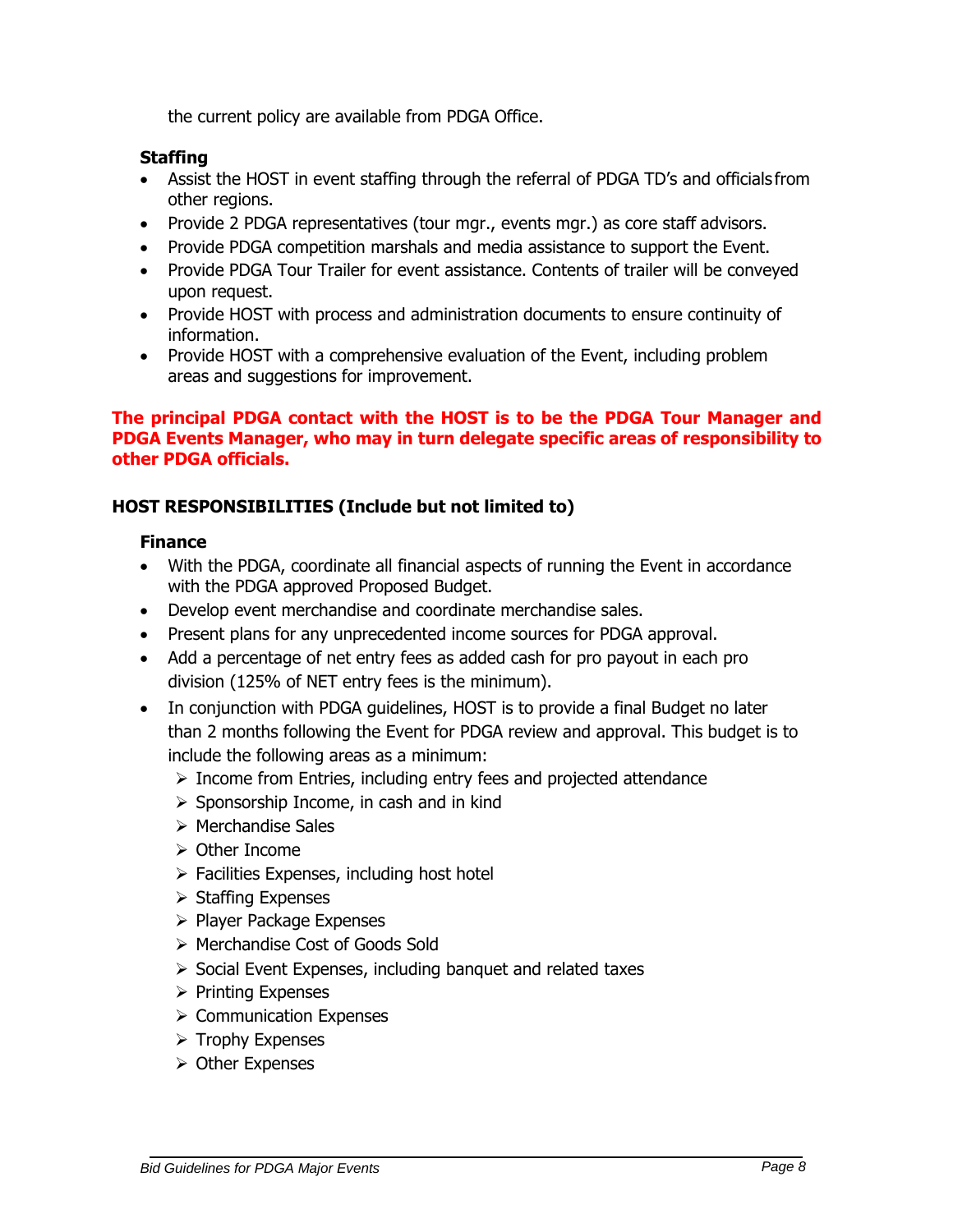# **Competition**

- In conjunction with PDGA Course Design Guidelines [\(www.pdga.com/documents/pdga-](http://www.pdga.com/documents/pdga-) course-design-guidelines), provide appropriate courses for play subject to PDGA review and approval. On any individual disc golf course, all catching devices shall be PDGA approved, shall be of championships caliber, shall be uniform in type and style, and shall be of metallic construction with inner chains installed. In addition, all catching devices should be re- verified by HOST as meeting PDGA Technical Standards. [\(www.pdga.com/documents/pdga](http://www.pdga.com/documents/pdga-)technical-standards-manufacturers-guidelines, section II(B)).
- As per PDGA Tour Standards, event courses are to be set in tournament configuration no later than 3 days prior to the event.
- All courses must also be closed during play. Any multi-use areas including, but not limited to, sidewalks, trails, picnic areas, playgrounds, pavilions and shelters must be closed to the public. This includes practice rounds.
- Provide a player's package to each competitor based upon event registration fees and sponsorship. It is acceptable for Pro players to receive a lesser player pack than the Amateurs.
- Produce event/course scorecards, subject to PDGA review and approval.
- Provide information regarding all local emergency contacts at each course to each Course TD and Marshal.
- Provide water for players at each course. Required to have at least 30 total gallons on the course, distributed and placed evenly at the start of each round, to be regularly maintained during each round.
- Procure event trophies as outlined by the PDGA.
- Provide PDGA with a comprehensive evaluation of the Event, including problem areas and suggestions for improvement.
- Follow the terms set forth in the Terms of the 2021 PDGA Tour Event Sanctioning Agreement, except where those terms conflict directly with the terms of the eventspecific Agreement.
- In conjunction with PDGA guidelines, produce a proposed schedule of Events subject to PDGA review and approval.
- Must adhere to PDGA Tour Standards for a PDGA Major Event.
- Must utilize "True Amateur" format for Amateur competition; be sure to provide a generous player's package to all amateur competitors based upon registration fees and sponsorship. Be sure to promote accordingly, so it does not come as a surprise to players. (See Appendix A)

# **Sponsorship/ Media**

- Produce printed materials necessary for the Event, subject to PDGA review and approval.
- Produce event graphic design, ALL subject to PDGA review and approval.
- Produce an Event Program or Caddie Book, subject to PDGA review and approval.
- Create and submit Event Advertisement for "DiscGolfer" magazine, pending PDGA review and approval (Spring or Summer issue) or alternative PDGA marketing platform. PDGA can aid in the creation of such an advertisement upon request.
- Work with PDGA on coordination and placement of Event, PDGA and sponsor signage.
- Assist PDGA or their partners/resources on generation of local and regional publicity.